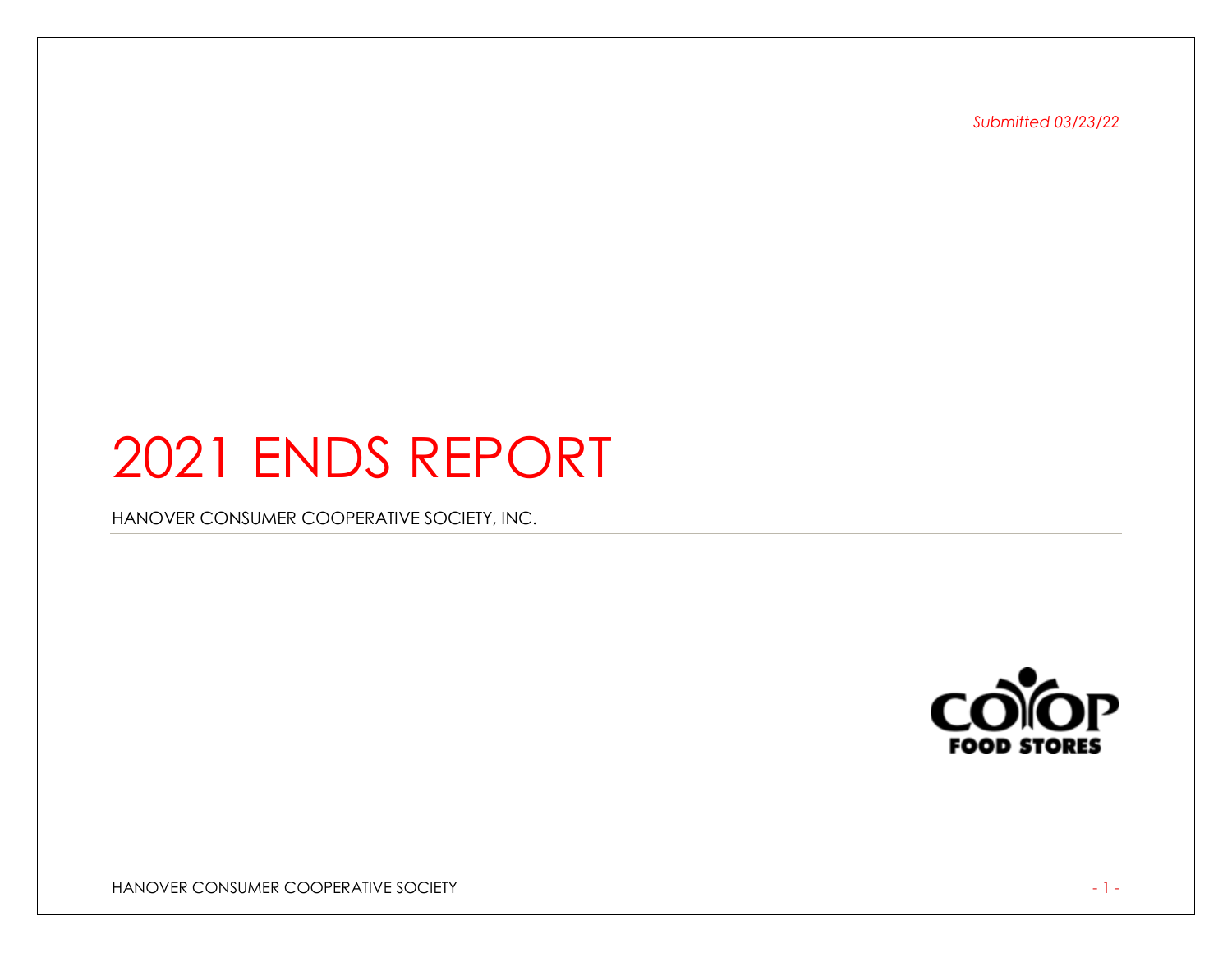## THE CO-OP ENDS by Paul Guidone, General Manager

*For many years, we have summarized the Co-op Ends as the end results we aim to achieve in the world. This year is no different.* 

For this report, it is important to note there were no changes to the Ends for full year 2021. An interpretation and supporting data follow each End. My thanks to the Co-op Leadership Team for compiling these data.

## **1) Shoppers have access to a range of goods and services including, but not limited to:**

- Fair trade goods
- Locally produced goods
- Organic goods
- Conventional foods
- Affordable goods and services

**Interpretation.** I interpret this to mean that our Co-op, being in the food-access business, makes available for sale high-quality affordable food, goods, and services. To the greatest extent possible these products are reasonably priced and sourced locally (e.g., grown or produced in Vermont and New Hampshire consistent with the definitions for Local established by the Department of Agriculture of both states).

Therefore, compliance will be demonstrated when shoppers have access to a wide variety of choices by product (SKU), brand, categories of product and vendor that serve their needs.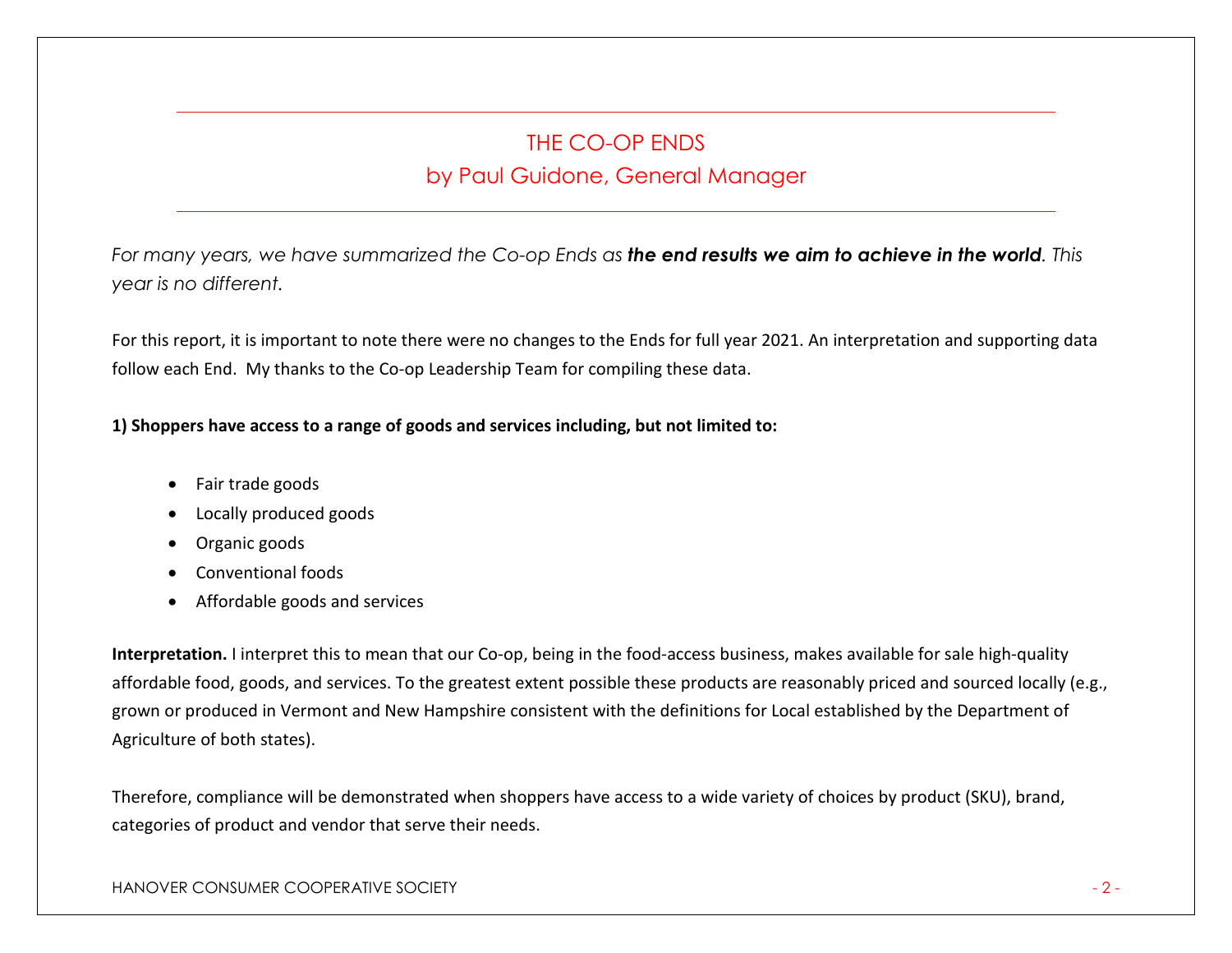## **The Data**

Access is demonstrated by the availability of product in all Co-op stores and as quantified by the data below—specifically, the total number of Shop Keeping Units (SKUs), commonly referred to as products on offer, availability of multiple brands, product categories, sub-categories and local vendors. The column labeled 'By Dept. Range,' lists the departments with the fewest and most SKUs on offer. This is a means of demonstrating the variety of products on offer within a given department. It is important to note the number of SKUs on offer for locally produced goods declined in 2021 largely as the result of vendors discontinuing product lines or closing down during the pandemic.

The source of these data is ECRS's Catapult system. Sales data for 2021 is provided as a means of demonstrating that shoppers where not only aware of the products on offer but they actually took action by purchasing product.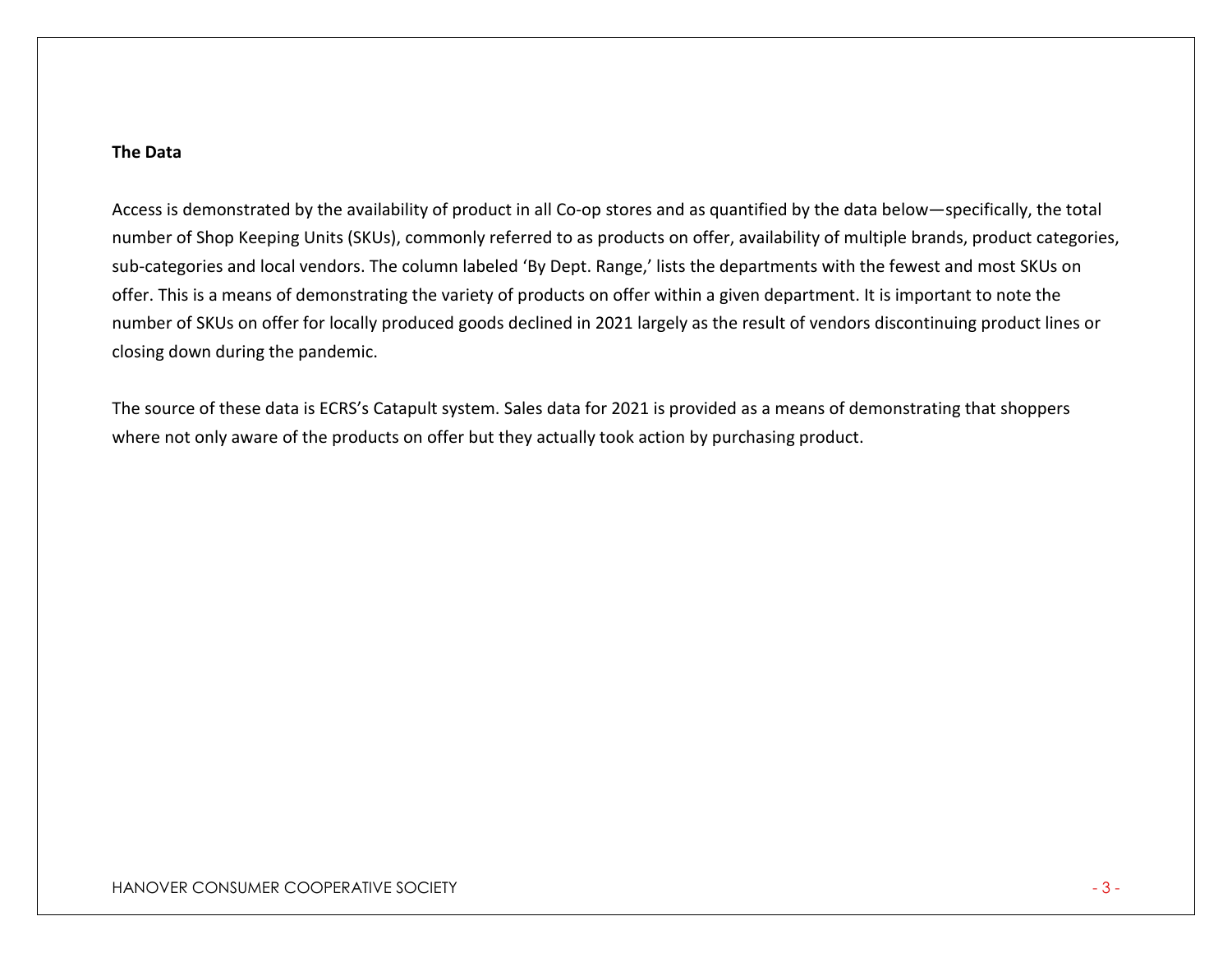| END#1                           | Criteria                                                                                                                                                                                                                                                                                                                                                                                              | <b>Total SKUs</b> | <b>Brands</b> | Categories | Subcategories | <b>By Dept Range</b>                | 2021 Sales    | <b>Total Vendors</b> | <b>Local Producers</b> |
|---------------------------------|-------------------------------------------------------------------------------------------------------------------------------------------------------------------------------------------------------------------------------------------------------------------------------------------------------------------------------------------------------------------------------------------------------|-------------------|---------------|------------|---------------|-------------------------------------|---------------|----------------------|------------------------|
|                                 | Products are certified as fair trade by a 3rd party organization<br>and/or vendors are committed to equitable sourcing<br>partnerships with their suppliers                                                                                                                                                                                                                                           |                   |               |            |               |                                     |               |                      |                        |
| <b>Fair Trade goods</b>         |                                                                                                                                                                                                                                                                                                                                                                                                       | 849               | 74            | 42         | 64            | Bakery (1), Grocery (374)           | 1,860,759.41  | 32                   | 5                      |
|                                 | Products are grown and/or produced in New Hampshire or<br>Vermont and designated as local by the Co-op in accordance to<br>specific state regulations.                                                                                                                                                                                                                                                |                   |               |            |               |                                     |               |                      |                        |
| Locally Produce d goods         |                                                                                                                                                                                                                                                                                                                                                                                                       | 3,831             | 402           | 95         | 270           | Grocery Non-Food (5), Grocery (723) | 15,582,039.00 | 240                  | 403                    |
| Organic goods                   | Products are 95 to 100% organic (according to USDA regulations)<br>and retail packaging carries the USDA organic seal                                                                                                                                                                                                                                                                                 | 4,454             | 555           | 114        | 350           | Prepared Foods (3), Grocery (1,983) | 14,449,409.82 | 113                  | 70 <sup>°</sup>        |
| <b>Conventional goods</b>       | Products in the following departments that are not certified<br>organic, are not generally considered to be in the natural<br>and/or specialty products market, and are generally not locally<br>grown or produced: Produce, Meat, Grocery, Health & Beauty<br>Care, Dairy, Frozen Foods, Beverage, Beer, Bakery, and Deli. As<br>exceptions, local items are included for Dairy and domestic<br>beer | 8,549             | 1,353         | 146        | 413           | Meat (224), Grocery (4,000)         | 22,749,344.95 | 50                   | 11                     |
| Affordable goods (Co-op Basics) | Co-op Basics items offer the lowest and most competitive retail<br>price in their respective categories; they are typically generic<br>brands but some name brand products are also designated as<br>such                                                                                                                                                                                             | 534               | 41            | 59         | 117           | Beverage (1), Grocery (235)         | 2,642,698.06  | 8                    | $\mathbf{0}$           |

**Compliance Determination**: I report Compliance.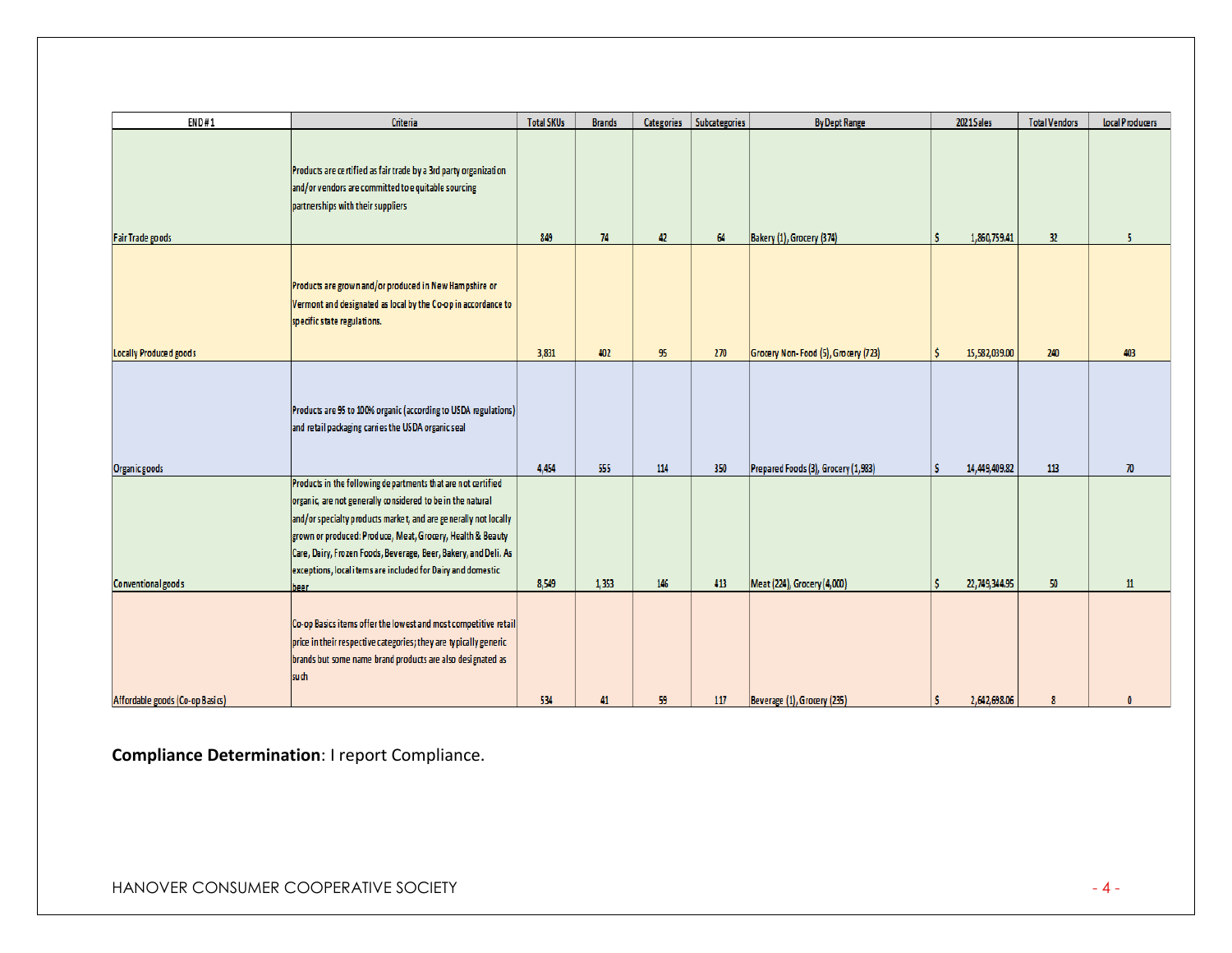## **2) Shoppers experience a positive, personalized experience.**

• Shoppers have access to goods and services at times, places, and modes that meet their needs.

**Interpretation.** I interpret this to mean that shopping at our stores and service centers are as pleasant and convenient an experience as possible. Shoppers feel safe, welcome, and well-taken care of.

Therefore, compliance will be demonstrated by showing shoppers have sufficient access to, and knowledge about, Co-op products and services as demonstrated by available hours of operation, locations, means of delivery, physical surroundings, and how well they are treated by employees.

## **The Data**

The table below details the Co-op's hours of operation in all known locations and describes all available modes of shopping: in-store, curbside, and food access programs. Shoppers are made aware of this access and availability through communication across multiple media sources. Throughout 2021, and in response to COVID-19 from its inception in 2020, special dispensation was made for at-risk populations and those who chose to limit exposure through avenues such as online ordering.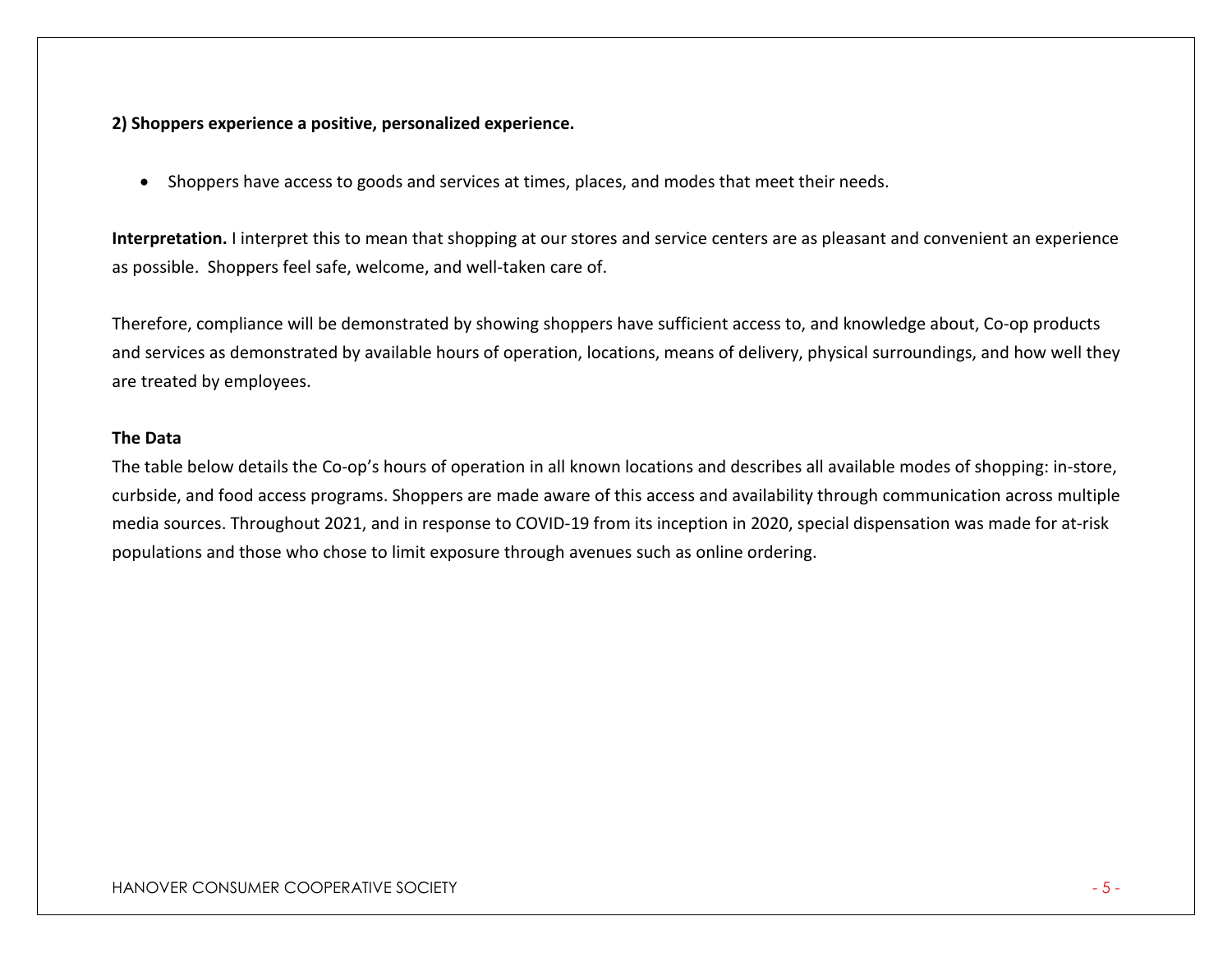| <b>Food Stores</b>         | <b>Standard Hours of Operation</b> <sup>4</sup> |       |         | <b>Products Available</b> <sup>B</sup> |                 | Communication                                   |                                  |                    |                     |  |
|----------------------------|-------------------------------------------------|-------|---------|----------------------------------------|-----------------|-------------------------------------------------|----------------------------------|--------------------|---------------------|--|
| Location                   | Open                                            | Close | Instore | Online                                 | Access Programs | Website                                         | In-store                         | Email              | <b>Social Media</b> |  |
| Hanover                    | 8am                                             | 8pm   | 23,348  | 9,070                                  | SO, DUB, FFA    | Covid page, store page, main<br>page, webslider | doors, A-frames                  | weekly email blast | Facebook, Instagram |  |
| Lebanon                    | 7am                                             | 9pm   | 28,137  | 10,232                                 | DUB, FFA        | Covid page, store page, main<br>page, webslider | doors, A-frames                  | weekly email blast | Facebook, Instagram |  |
| White River Junction (WRJ) | 7am                                             | 8pm   | 18,200  | N/A                                    | DUB, FFA        | Covid page, store page, main<br>page, webslider | doors, A-frame,<br>roadside sign | weekly email blast | Facebook, Instagram |  |
| Community Market (CCM)     | 6am                                             | 8pm   | 5,168   | N/A                                    | DUB. FFA        | Covid page, store page, main<br>page, webslider | doors                            | weekly email blast | Facebook, Instagram |  |

#### Changes in Hours of Operation:

#### 3/18/2021-3/21/2021 CCM closed

3/22/2021-3/28/2021 CCM reopened 7am-6pm

3/29/2021 CCM reopened 6am-8pm Monday-Friday and 7am-6pm Saturday and Sunday

### 8/11/2021-8/13/2021 WRJ Closed

8/14/2021 WRJ resumes standard hours of operation

|                                  | <b>Access</b> | Availability | Locations                  |
|----------------------------------|---------------|--------------|----------------------------|
| <sup>B</sup> Products Available: | Instore       | All vear     | Hanover, Lebanon, WRJ, CCM |
|                                  | Online        | All vear     | Hanover and Lebanon        |
|                                  |               |              |                            |

#### <sup>C</sup>Access Program Key: Access Program Key: **Program AbbreviatioProgram Availability** SO = Senior Order year round DUB= Double Up Foo year round FFA = Food For All year round

| <b>Auto Service Centers</b> | <b>Standard Hours of Operation</b> <sup>4</sup> |                    |          | <b>Products Available</b> |                        | Communication                                            |          |                    |                     |  |
|-----------------------------|-------------------------------------------------|--------------------|----------|---------------------------|------------------------|----------------------------------------------------------|----------|--------------------|---------------------|--|
| Location                    | Open                                            | Close              | Instore  | Fuel                      | <b>Access Programs</b> | Website                                                  | In-store | Email              | Social Media        |  |
| Hanover                     | 7:30am                                          | 4:30 <sub>pm</sub> | All year | All year                  | <b>Car Connects</b>    | Covid page, service center<br>page, main page, webslider | doors    | weekly email blast | Facebook, Instagram |  |
| Norwich                     | 7:30am                                          | 4:30 <sub>pm</sub> | All year | N/A                       | <b>Car Connects</b>    | Covid page, service center<br>page, main page, webslider | doors    | weekly email blast | Facebook, Instagram |  |

Changes in Hours of Operation:

There were no changes to standard hours of operation in 2021 at either location

## **Compliance Determination:** I report Compliance.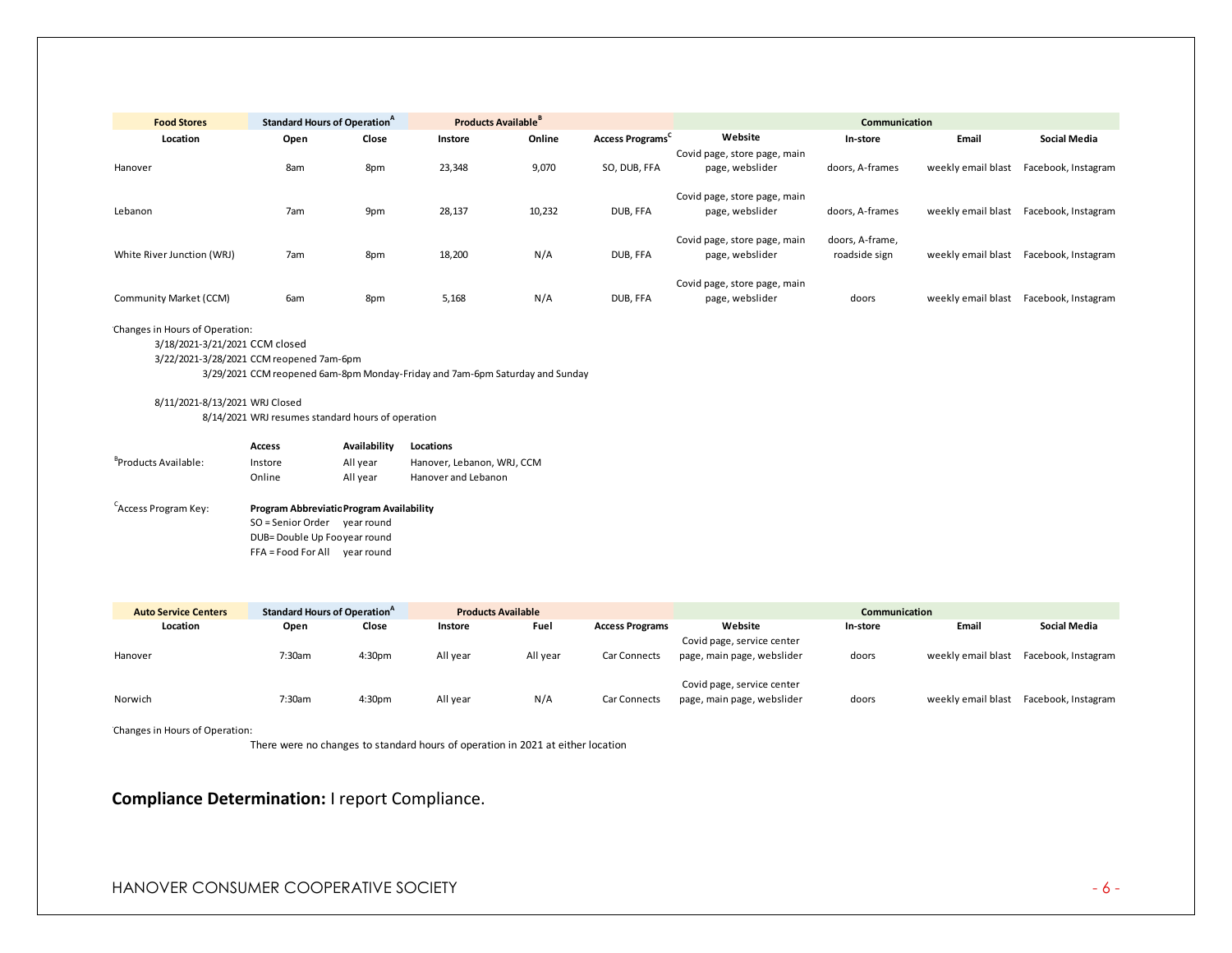## **3) Our community has choices with positive environmental, health, and social impacts.**

• Shoppers understand the environmental, health, and social impacts of their choices.

**Interpretation.** I interpret this to mean when shoppers choose to purchase goods or services through our cooperative, they are choosing a business that makes investments in positive environmental, health, and social initiatives in our community. Shoppers have options for where they can purchase their groceries, fill their gas tanks, or participate in cooking classes. When they choose to invest in those goods and services from the Co-op, they can be assured that the choice supports a business that prioritizes a triple bottom line approach (note: the triple bottom line is an accounting framework with three major components—social, environmental, and financial impact).

Compliance will be demonstrated when a) a majority of shoppers independently surveyed indicate that the Co-op is better than the competitors on social, environmental, and financial impact metrics, and b) shoppers demonstrate through their actions their awareness of choices available by participating in cooking classes, paper shred events, food drives, the car connects program, and Pennies for Change.

## **The Data**

In our most recent shopper survey, the majority of shoppers indicated the Co-op is better than competitors in all of the following social, environmental, and financial impact areas. Please see the first chart below.

The data in the second chart shows important social impact programs that were running at the Co-op during 2021, the number of people participating in the programs, and the impact the program had in the community. In addition, shoppers were made aware of each program through a variety of primary communication channels at the Co-op such as the email newsletter reaching over 15,000 people, the website with over 500,000 visits in 2021, and social media with 7,500 followers.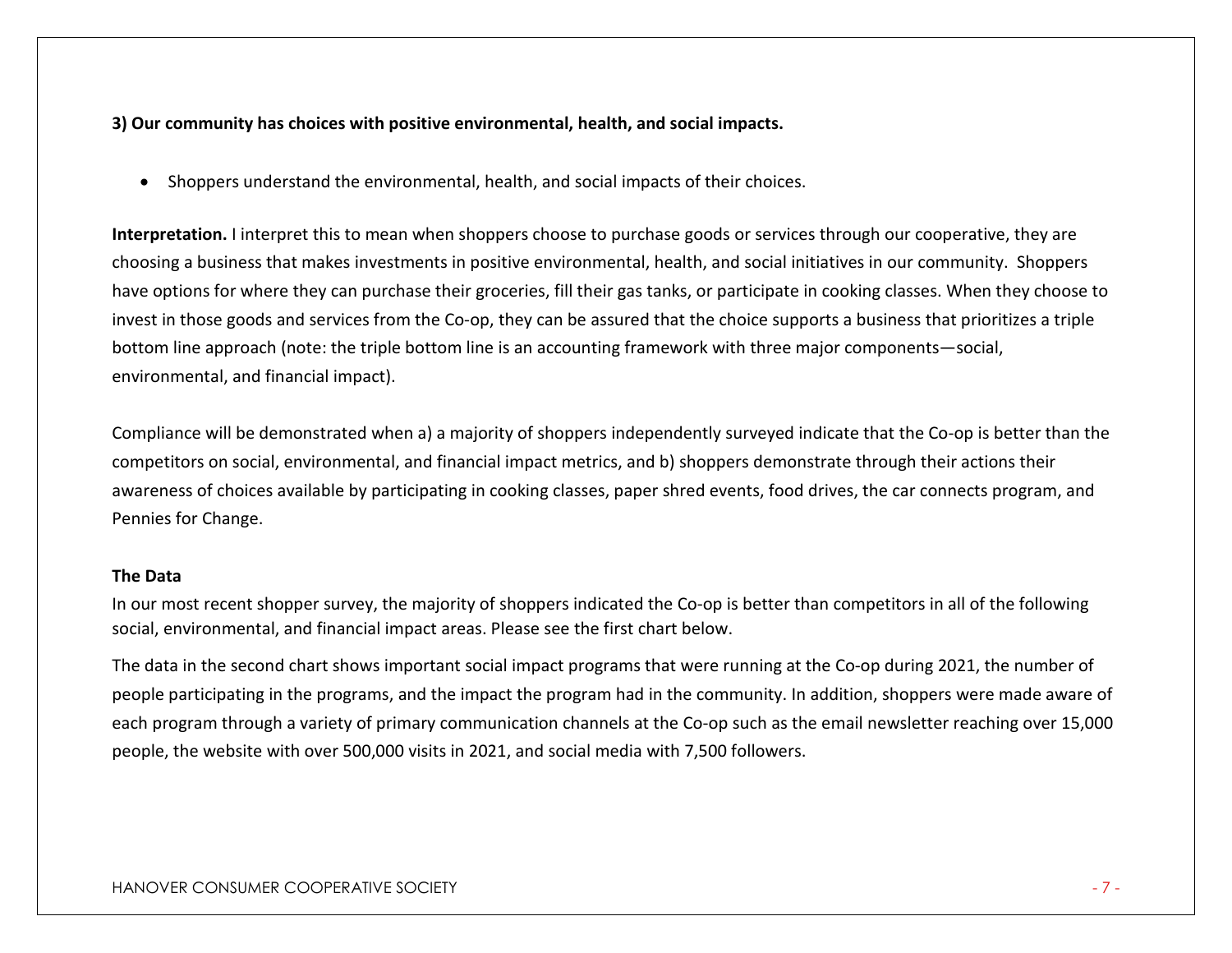

Shoppers are categorized by the level of shopping they indicated they do at the co-op.

Casual Shoppers = less than 25%

Mid-Level Shoppers = between 25%-50%

Power Shoppers = greater than 50 %